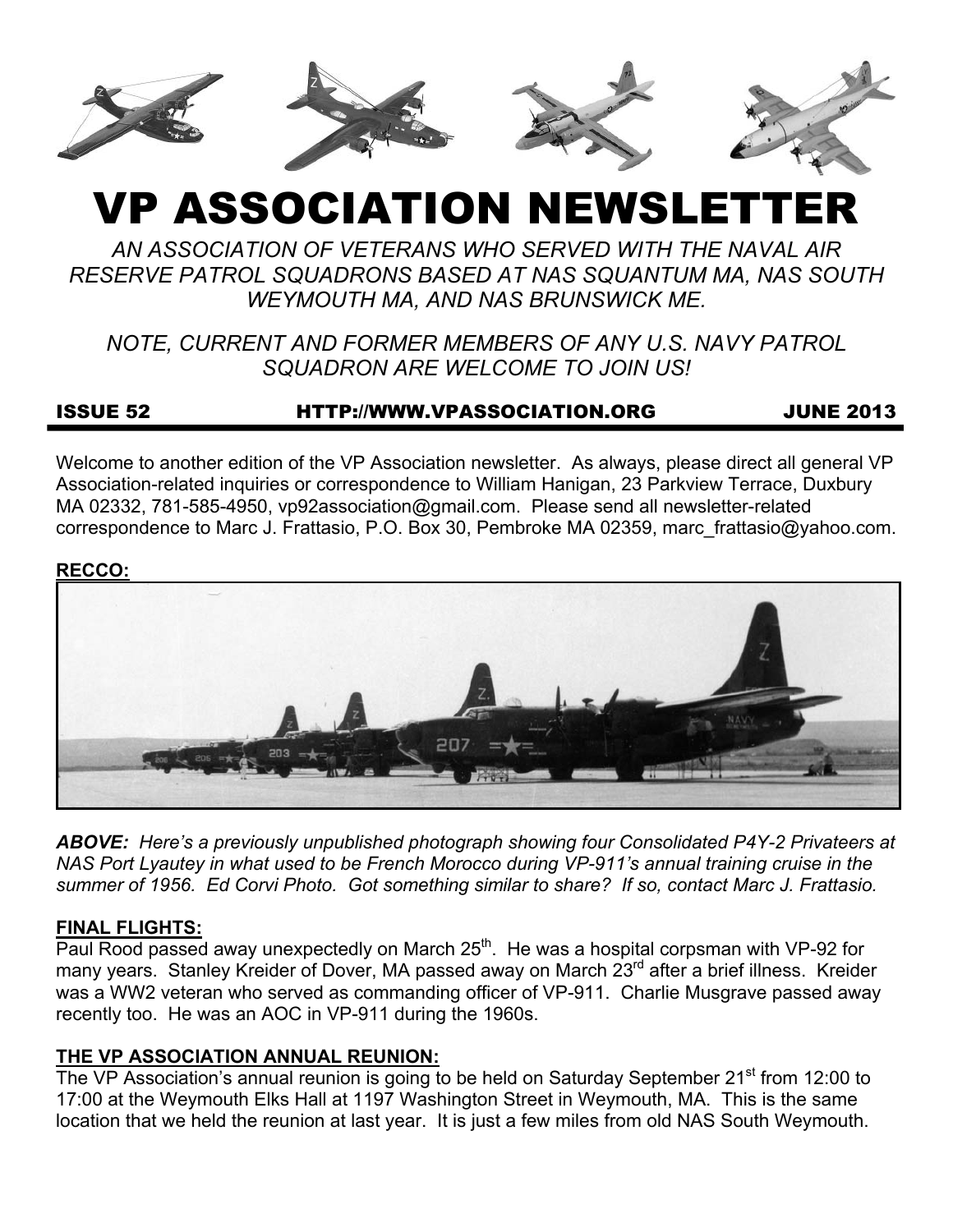The buffet style banquet is \$40 per person. As always, attendance is limited, reservations are required in advance, and will be taken first-come first served. Tickets will not be sold at the door. Please complete and mail the reservation form on the last page ASAP to prevent disappointment and so we can tell the caterer how many people to expect. Directions to the Weymouth Elks Hall follow:

#### From the North (i.e., from Boston)

- 1. Take Route 3 south from the Boston area to Route 18 (Exit 16 South).
- 2. Go south on Route 18 about 1/2 mile to top of hill. At traffic light, turn left on Middle Street.
- 3. Continue on Middle Street, under Route 3, for about 1 1/2 miles.
- 4. At traffic light, turn right on Washington Street. Proceed through one traffic light and the Elk's Hall is about 200 yards on the right.

## From the South (i.e., from Cape Cod)

- 1. Take Route 3 North from the Plymouth/ Cape Cod area. Get off Route 3 at Exit 15 (Derby Street).
- 2. At end of exit, turn left on Derby Street.
- 3. Drive on Derby Street about 1/2 mile to second traffic light.
- 4. Turn left at light on Cushing Street.
- 5. On Cushing Street go about 1/2 mile to next traffic light and turn left at the light on Route 53 (Whiting Street)
- 6. Stay north on Whiting Street (in Weymouth, it becomes Washington Street). At first traffic light be in the left lane. Go through the traffic light and the Elk's Hall is about 200 yards on the left.

The Holiday Inn at 929 Hingham St. (781-871-0545), the Best Western at 909 Hingham St. (781-871-5660), and the Comfort Inn at 850 Hingham St. (781-982-1000) are all located a few miles away off Exit 14 on Route 3 in Rockland, MA.

We intend to have a guest speaker this year, as we have in previous years. The guest speaker and his/her topic will be announced in the next newsletter. All VP Association members who attend the reunion will also be presented with a special souvenir gift. You'll have to go to find out what it will be.

As indicated above, the Weymouth Elks Hall is just a few miles from old NAS South Weymouth, which is being redeveloped into a mixed commercial and residential community called SouthField. Plan on driving to Weymouth a few hours earlier, visit the base, and take a look at the remaining USN structures as well as the new SouthField apartments and townhouses. As was the case last year, we have made special arrangements with the Association of Naval Aviation Patriot Squadron to have the Shea Naval Aviation Museum open between 9 and 11 AM on the day of the reunion. The museum is located in temporary spaces inside the Shea Fitness Center at 495 Shea Memorial Drive and is normally only open on the second and last Saturday of the month. Admission is free. If you have any naval aviation memorabilia gathering dust at home, especially items pertaining to South Weymouth or Squantum, please consider donating it to the museum! See www.anapatriotsquadron.org for details.

Although dress is officially CASUAL for the reunion, we encourage you to wear your old uniform (whatever you have) or a flight suit if you've got one.

Try to pass the word about the reunion to as many of your old Squantum/South Weymouth/Brunswick reserve VP squadron friends as possible. Don't assume that every former shipmate you're in contact with is affiliated with or aware of this group. Military or civilian guests are welcome to come with you.

Tables will be available in the banquet hall to display any memorabilia that you may wish to bring. If you have photos, cruise books, patches, caps, NATOPS manuals, or any other interesting Navy things that you'd like to show off to your friends please plan to bring them with you. Your newsletter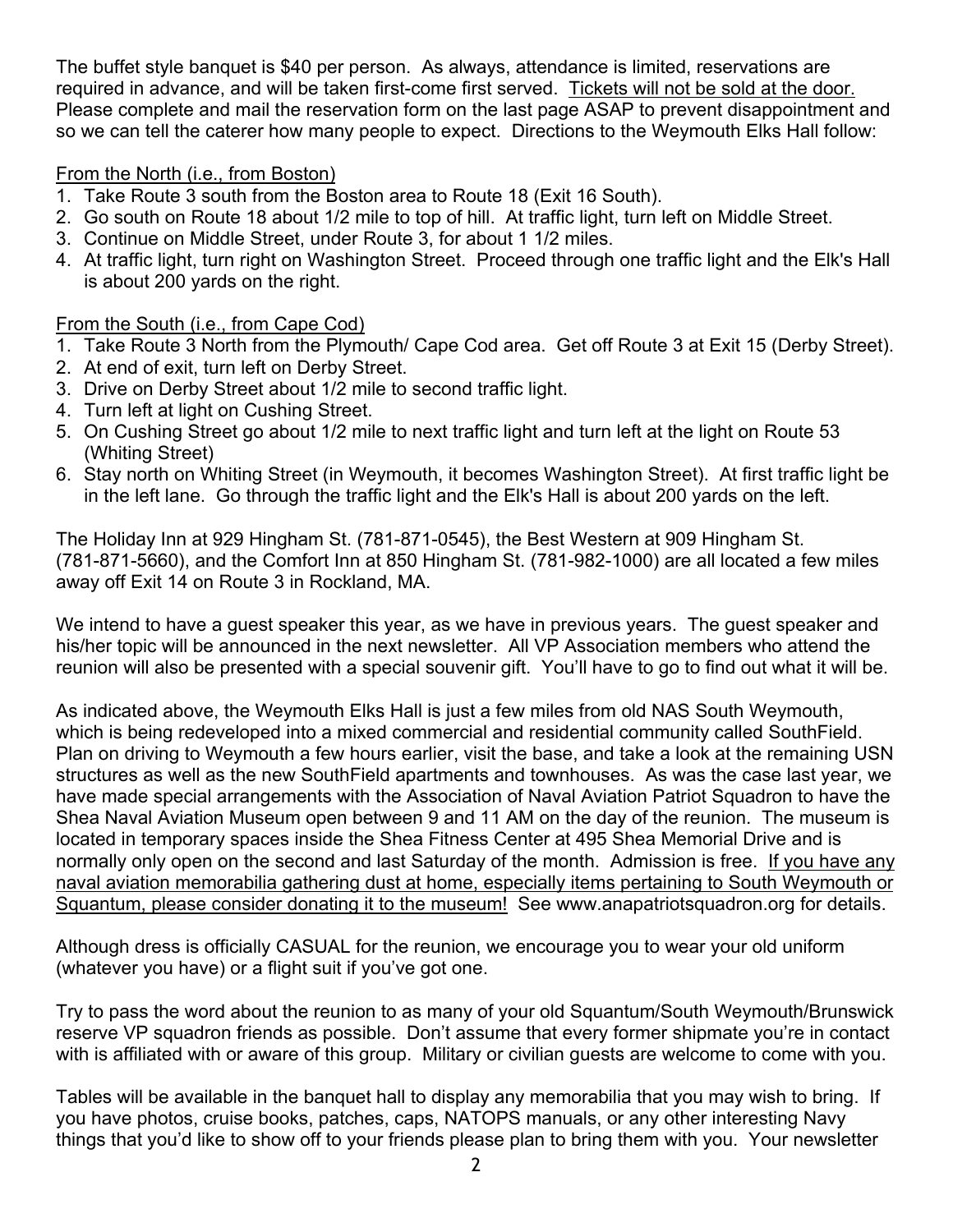editor is bringing a portable scanner. If you have any NAS Squantum, NAS South Weymouth, or NAS Brunswick-related photos or slides please bring them so they can be scanned for the newsletter.

#### **ADMIN FUND DONATIONS:**

The VP Association has no dues but voluntary contributions are always welcome to help defray the cost of printing and mailing newsletters to shipmates without e-mail. We'd like to thank Bradford Dickey, Robert Morrissey, and Dick O'Connor for their recent generous contributions to the VP Association's administration fund. Please remember that we operate this group on a shoestring. If you have an e-mail address and are getting this newsletter in paper form through the U. S. Postal Service contact Bill Hanigan as soon as possible so we can begin sending it to you via e-mail.

#### **LOST CONTACT:**

Be sure to let Bill Hanigan know whenever your street or e-mail addresses change. Note that Al Firnrohr has a new e-mail address at akamacs40@gmail.com.

#### **NEW MEMBERS:**

Greg Brown grbpilot@hotmaill.com VP-92

Kenton Greene 535 Circuit St Hanover, MA kenton.greene@comcast.net VP-ML-69, VP-911

Bill Hughes 50 Southern Ave Weymouth, MA CGA Unit #46

Bob Morrissey 440 Oneawa St #B Kailua, HI oldwharfroad@hotmail.com VP-911, VP-63Z1, VP-92

Tom Stanton 12937 Michie Ct Woodbridge, VA stanton.home@comcast.net VP-92

# **THE VP ASSOCIATION'S MONTHLY MEETINGS HAVE MOVED TO A NEW VENUE:**

The USAF club at Hanscom Field was recently closed. This is the place where members of the VP Association have been holding luncheon meetings on the last Thursday of every month for many years. Until further notice the monthly luncheon meetings will be held at Waxy O'Connor's Irish Pub at 94 Hartwell St. in Lexington, MA. Waxy O'Connor's is located near Hanscom Field's Hartwell gate.

# **ITS PANCAKE BREAKFAST SEASON AGAIN AT CRANLAND AIRPORT:**

Those of you in eastern Massachusetts should be aware that the Experimental Aircraft Association holds a pancake breakfast and fly-in at the Cranland Airport (Monponset) off Route 58 in Halifax on the third Sunday of the month from April through October. The breakfast costs only \$6 and goes from 8 AM until the food runs out. It's a good deal if you like airplanes. Several VP-92 alumni usually go. Here at Cranland on April 21<sup>st</sup> are clockwise from left to right Faith Frattasio, Susan Zimmerman, Bob O'Brien Jr., Bernadette O'Brien, Bob Mandeville, Lorraine Edwards, Bob O'Brien Sr., and Bill Hanagan. Come join us.

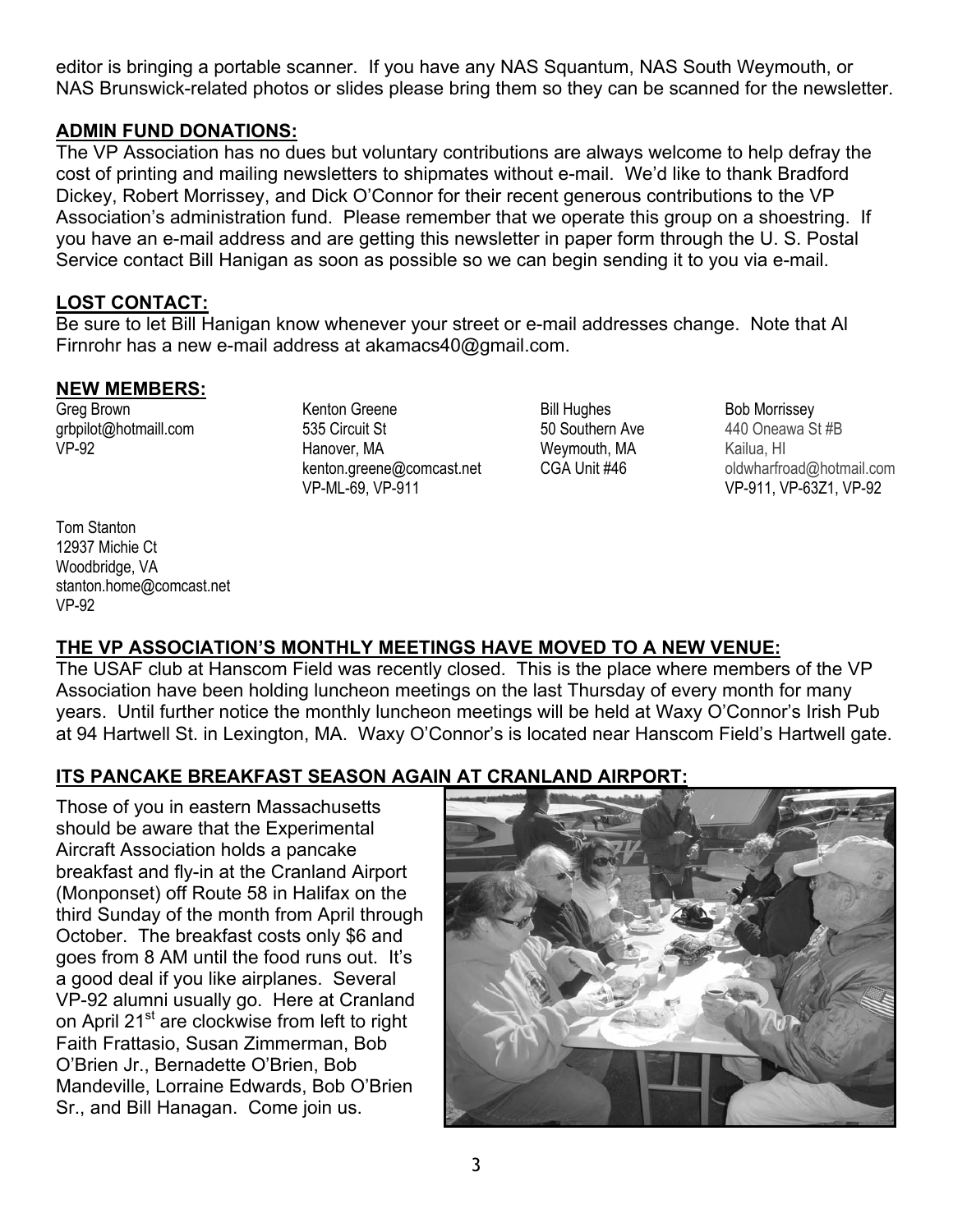## **A NOTE AND PHOTO FROM JERRY LACH (VP-93 AND VP-92):**



I did attend the 2013 Maritime Patrol Association Symposium. Sequestration did impact the symposium as there was only two days of activities, with minimal Navy support. Normally I would not have attended this truncated affair but had other plans in Florida, so I did attend.

On Thursday April 18 there was the Heritage Dinner in Hanger 117. On Friday there was the golf outing and the Flight Suit Social. I found out later that there also was a P-8A tour scheduled on Thursday, but since I was traveling, when the tour was announced, I was unaware of it. This was a disappointment as I would have wanted to take advantage of this tour.

As last year, the Heritage Dinner and Flight Suit were first class affairs and I enjoyed the food and adult beverages.

The only military hardware support I saw was a P-3C and P-8A parked at the Heritage Dinner hanger. Unfortunately neither was open for tours. As with most of these activities I did enjoy talking to fellow VPers, notably a P-2 Jez operator and a Taiwanese liaison officer ( Taiwan is to receive 12 P-3C's).

As far as attendance was concerned I thought the Heritage Dinner and Flight Suit social had slightly reduced participation. I believe the attendance was down about 10%. Not sure about the Golf Outing as there appeared to be many participants. I am enclosing one picture I took at the Dinner.



# **LCDR JOHN McCLELLAN HAS RETIRED FROM THE NAVY:**

LCDR John McClellan (left), who was a TAR AW1 with VP-92 before he went LDO, retired from the Navy on the USS Constitution On April 27<sup>th</sup>. At right are former VP-92 AWs Scott Savelle, Rick Caesar, Brian Clougher, Mark Hausler, and Matt Sharpe at John's retirement party.

#### **PETE COSTELLO PULLING THE PLUG AT THE END OF JUNE:**

Captain Peter Costello, who served as the C.O. of VP-92 between September 2001 and February 2003, will be retiring from the USNR on board the USS Constitution at the old Boston Navy Yard at 19:00 on Saturday June 29<sup>th</sup>. If you served with Pete and can make it to Boston on June 29<sup>th</sup> please come by the USS Constitution to see him off.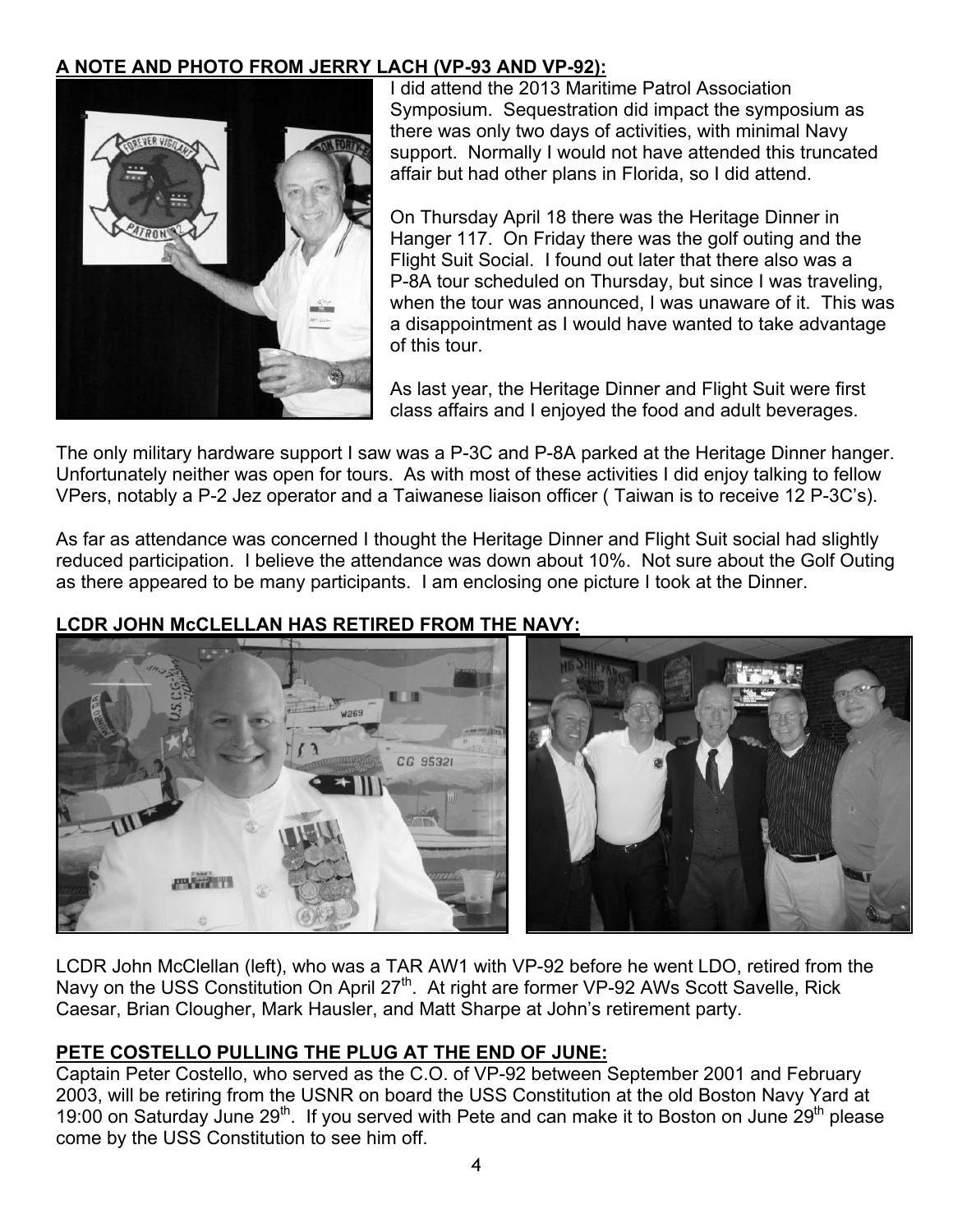## **NEW TENNANT ON FORMER NAS BRUNSWICK:**

Bob Wilson sent along this photo of a new commercial structure that was recently completed on former NAS Brunswick. The new building will house a healthcare services company.



## **CHINESE CARRIER PREPARING FOR LONG DISTANCE MISSION (The Telegraph 04/19/13):**



China's first aircraft carrier could make its maiden long distance journey "within the year", state media has announced in a further indication of the country's growing military clout. The 990 ft Liaoning carrier – which was formally brought into service last September – is now preparing for its first major outing, CCTV reported. "A big country cannot do without aircraft carriers," said Zhang Zheng, the carrier's captain, whose first encounter with an aircraft carrier came in Portsmouth, in 2002.

The Liaoning is a former Soviet carrier that was reportedly purchased from Ukraine in 1999 before being refitted at a naval base in northeast China. In March, a Chinese shipping expert, Lan Yun, told state media its first major voyage could take between one and three months and see the Liaoning reach "waters near Japan's Okinawa islands and even Guam".

The high-profile announcement came in a series of reports about the aircraft carrier, timed to coincide with the 64th anniversary of China's navy next Tuesday. "The navy has to protect the security of the country and its economic interests," the China Daily reported in a front-page article headlined: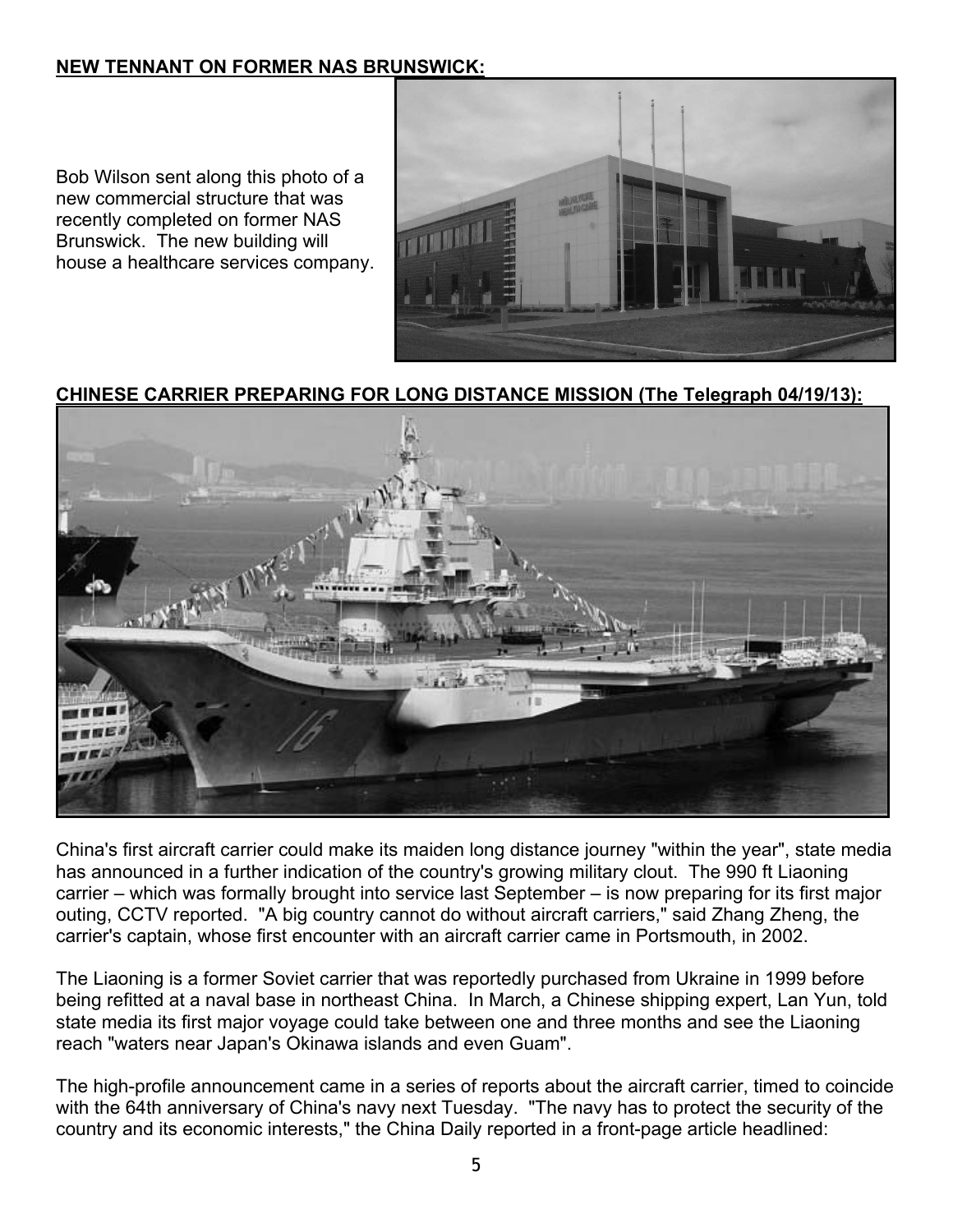"China's ocean-going giant." Carriers made "a huge difference to the military capabilities of the countries that had them," the newspaper added, pointing to the Royal Navy's HMS Argus which became the first fully-functional vessel of its type in 1918.

Liu Zhigang, a first officer on the carrier, told the newspaper the carrier could "serve as a guide for the transformation of the Chinese navy, from coastal defense to greater responsibilities in deep oceans." "The Chinese navy needs to reach every place that other countries can reach to support the country's growth. The navy has to be able to compete with any naval force from any country in any area," he said. "We can refit an aircraft carrier and be fully combat-capable much faster than most experts expected."

Beijing's apparent determination to extend its control over the seas with a "blue-water force" comes at a time of increasingly acrimonious maritime disputes with neighboring countries such as Japan, the Philippines and Vietnam. China has also expressed public concern over the United States' "pivot" to Asia, which Beijing views as a direct threat to the country's rise.

On Tuesday, a spokesperson for China's defense ministry said the US' growing presence in the region was "not conducive to the upholding of peace and stability". Reports suggest China is currently developing at least two "home-grown" aircraft carriers and is now moving ahead with plans to build nuclear-powered carriers. Last year, the country's annual defense budget grew to over £65bn, making it the world's second largest.

#### *The Telegraph Article by Tom Phillips*

#### **US MULLS P-3 MPA SALE TO VIETNAM (Jane's 04/12/2013):**

The Socialist Republic of Vietnam is expected to request from the US government the sale of Lockheed Martin P-3 Orion maritime patrol aircraft (MPA), a senior company official told IHS Jane's on 10 April. Speaking at the LAAD Defense and Security 2013 exhibition in Rio de Janeiro, Clay Fearnow, director maritime patrol programs, said the Vietnamese Navy was keen to buy up to six surplus P-3s to help patrol the country's nearly 3,500 km coastline and 1,396,299 km2 Exclusive Economic Zone (EEZ). "The Vietnamese Navy has expressed a lot of interest [in the P-3], and there is [US government] support to move forward," said Fearnow.

According to Fearnow, any P-3s sold to Vietnam by the US would in the first instance be non-weaponised, being fitted exclusively with an MPA mission kit such as forward looking infrared (FLIR) sensors and other systems. However, he noted that as relations between the two countries continue to improve there could be scope for weapon systems to be provided at a later date. Fearnow said Lockheed Martin would recommend they opt for the latter P-3C aircraft, as they are the most advanced and have the fewer airframe hours on them.

#### *Jane's Article by Gareth Jennings*

#### **KHI GIVES MSDF FIRST P-1 ANTISUB PATROL AIRCRAFT (The Japan Times 03/27/12):**

GIFU – Kawasaki Heavy Industries Ltd. held a ceremony Tuesday in Gifu Prefecture to deliver the first two P-1 next-generation antisubmarine patrol aircraft to the Maritime Self-Defense Force. The two planes will be deployed to the MSDF Atsugi base in Kanagawa Prefecture and will undergo flight tests for two years before engaging in maritime patrol missions.

Kawasaki Heavy has cooperated with the Defense Ministry's Technical Research & Development Institute in developing the P-1 turbofan jet to replace the P-3C turboprop aircraft that the firm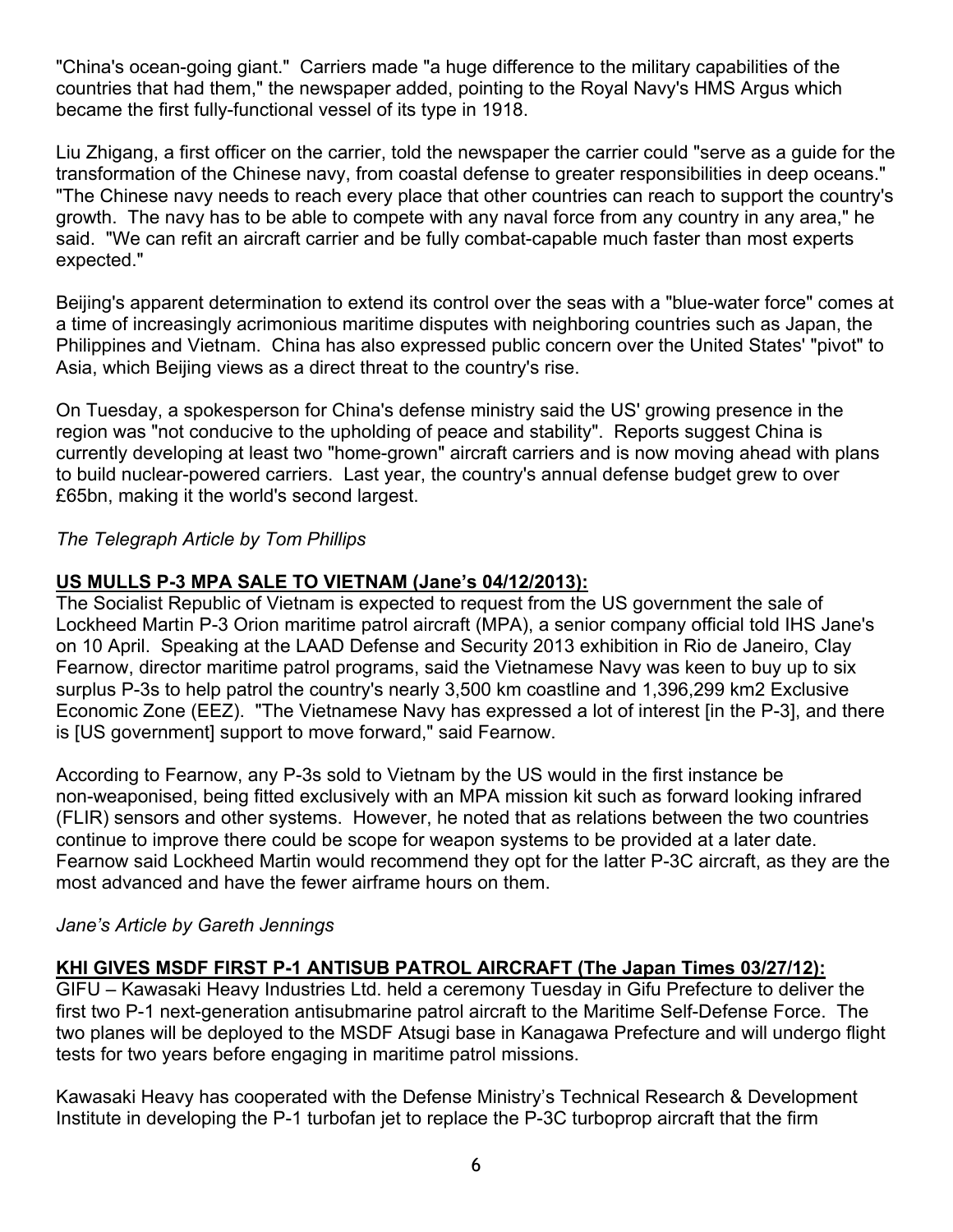produced under U.S. license. However, completion of the new plane was delayed for one year due to fuselage cracks.

The four-engine P-1 is the world's first practical aircraft to use the fly-by-light system that sends signals through fiber-optic cables to control surfaces while preventing electromagnetic waves from the electronic systems from affecting flight control, the firm said. The MSDF plans to replace about 80 P-3Cs with some 70 P-1s.

"The situation has grown severer due to such developments as Chinese government ships sailing into Japan's territorial waters around the Senkaku Islands," Senior Vice Defense Minister Akira Sato said at the ceremony. " I'm confident the P-1 will play a core role in securing safety in Japan and the international community."

# **COMMENTS REGARDING THE KAWASAKI P-1 FROM JOE SCRIBELLITO VIA FRAN CRENEY:**<br>【2000】 PECARDING THE KAWASAKI P-1 FROM JOE SCRIBELLITO VIA FRAN CRENEY:

The first two of Japan's P-1 rolled out - seems to me this would have been a more logical and cost effective answer to the ASW question for the next generations versus the government's decision to produce the P-8.

Four engines verse two, able to operate at lower altitudes more efficiently, the four-engine P-1 is the world's first practical aircraft to use the fly-by-light system that sends signals through fiber-optic cables to control surfaces while preventing electromagnetic waves from the electronic systems from affecting flight control. Another plus is a proven air frame - unbelievable but the P-3 airframe has been in production for more than 50 years with very few modifications - the tooling cost of the proven airframe certainly had to count for something.

The navy was so interested in getting a straight jet they seemed to overlook or either forgot the fact that submarines and surface ships are relatively slow - they should have learned something when they replaced the Stoof with the S-3 Viking. you don't need a 500 knt A/C to keep up with a 45 knt sub or a 30 knt surface ship - speed is needed to get you there and get you back the idea to locate and stay on top, if you can't loiter around but a couple of hours you not doing much good or you have to have more platforms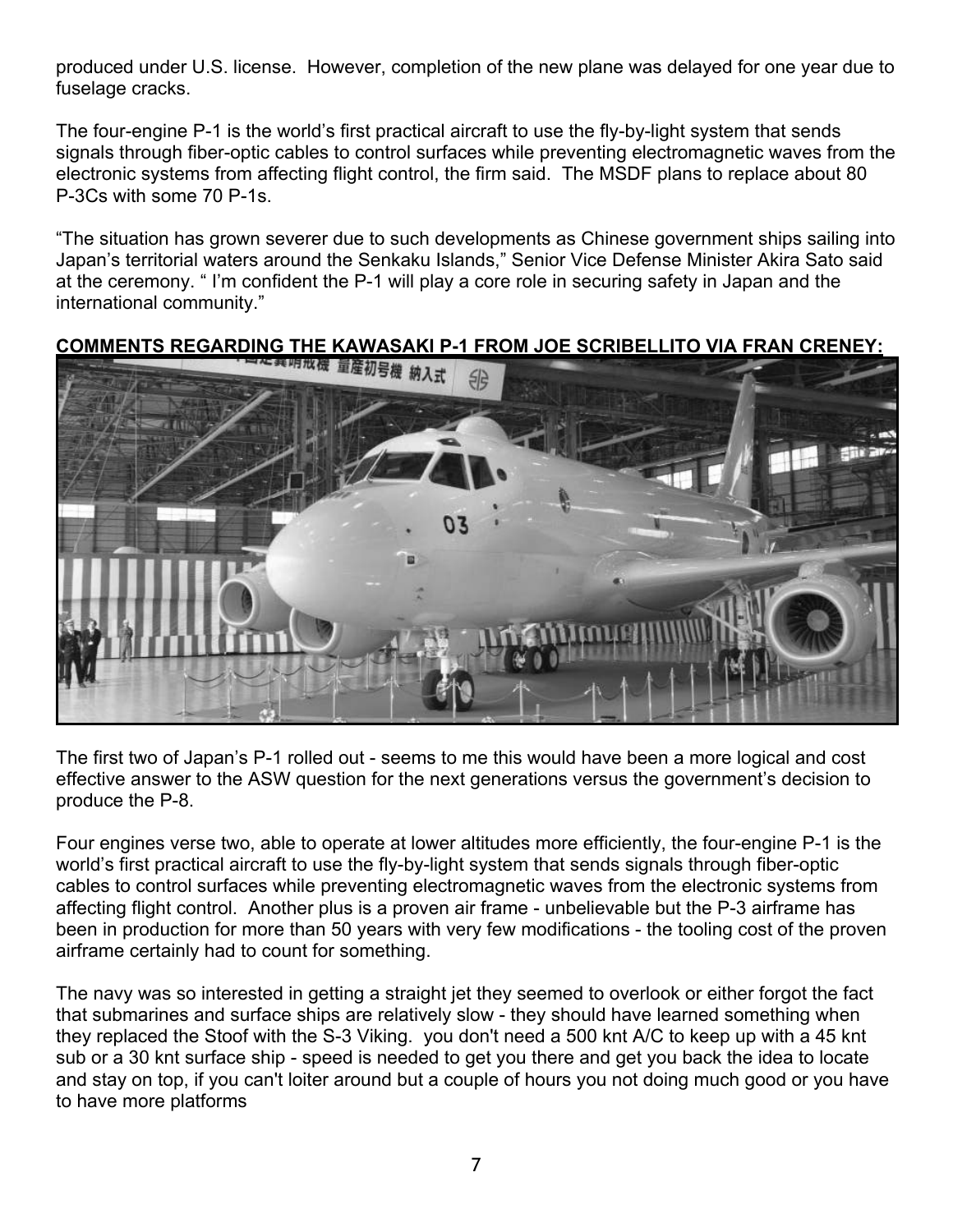My understanding is the actual P-8 ASW suite is not even ready and won't be for at least another year. And finally, the P-8 will have to have supplemental drones partially due to altitude restrictions and the new sonobuoys that they intend to drop from 20,000+ feet have not proven to be reliable.

# **SHEA NAVAL AVIATION MUSEUM NOW OPEN THE SECOND SATURDAY OF THE MONTH:**

The Association of Naval Aviation's Shea Naval Aviation Museum on old NAS South Weymouth is now open from 9 AM to noon on the second Saturday of the month as well as from 9 to 11 AM on the last Saturday of the month. The extra day is an experiment and will be continued as long as there is sufficient interest to do so. The Shea Naval Aviation Museum is a repository of photos and artifacts associated with the military history of NAS South Weymouth and its Quincy predecessor NAS Squantum. Admission is free. The museum is located at 495 Shea Memorial Drive in the old base gymnasium (Shea Fitness Center) on old NAS South Weymouth. Several VP Association members are active in the ANA Patriot Squadron and typically help tend the museum when it is open. The museum will host a guest speaker, naval aviation book author Tommy Thomson, at noon on Saturday September 28<sup>th</sup>. For more details about the museum see http://www.anapatriotsquadron.org.

# **OTHER RECENT NEWS OF INTEREST:**

Due to the Sequester the Navy's Blue Angels have had to cancel all scheduled flight demonstrations through the end of 2013. Also, as of June  $1<sup>st</sup>$  the DOD will no longer issue base stickers. Apparently you'll just need to show a valid military ID to drive on base.

# **FLIGHT JACKET REPAIRS:**

U. S. Wings supplies leather flight jackets to the Navy. They can replace worn cuffs and waistbands and perform other repairs at reasonable prices. For more information see http://www.uswings.com or contact Myke Redpath at myke@uswings.com.

# **VP ASSOCIATION MERCHANDISE:**

Bill Hanigan has limited quantities of VP Association "Two Turning, Two Burning" (P-2) and "Four Turning, Four Burning" (P-3) ball caps, VP Association "Four Turning, Four Burning (P-3) polo shirts, and VP-92 guillotine patches available for sale. The challenge coins are gone. If you're interested in any of this stuff contact Bill directly at vp92association@gmail.com or 781-585-4950.

# **RECOMMENDED READING:**



We Were Beautiful Once CHAPTERS FROM A COLD WAR A NOVEL FPH **ARVALKO** 

Jerry Perone, a VP Association member who served in VP-10 between 1957 and 1960 recommends "We Were Beautiful Once". This is a novel that was recently written by a friend of his. The book is about an attempt to discover the fate of an American MIA from the Korea War. You can check the book out on-line at the Sunbury Press web site at http://www.sunburypressstore.com/We-Were-Beautiful-Once-Chapters-From-a-Cold-War-9781620061718.htm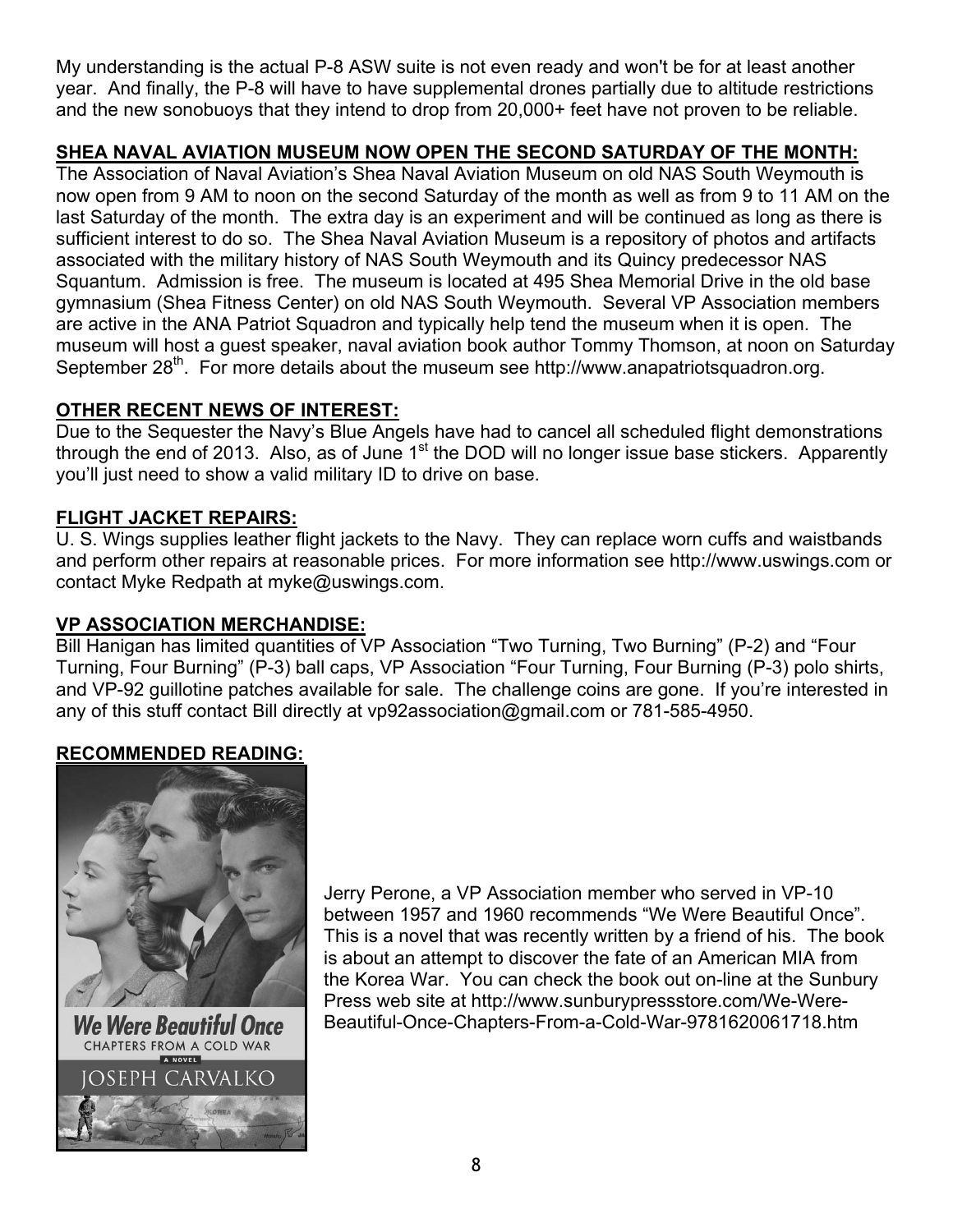# **ON THE INTERNET:**

- We put a USN report on the P-8 on the VP Association web site at http://www.vpassociation.org.
- Check out http://www.joebaugher.com for information about naval aircraft bureau numbers.
- http://thailandaviation.blogspot.com/2008/07/history-secret-us-navy-squadron-at.html is a web site about the P-2s used in Vietnam to monitor Vietcong traffic passing over the Ho Chi Min Trail.
- http://www.naus.org is a web site with information of interest to military retirees.
- You can order DD-214s on-line at http://www.archives.gov/veterans/military-service-records.
- A YouTube video featuring P-2s and P-3s is at http://www.youtube.com/watch?v=YzWhZdxPKGE.

# **MONTHLY MEETING:**

Don't forget that we will be meeting for lunch on the last Thursday of every month at Waxy O'Connor's Irish Pub at 94 Hartwell St. in Lexington, MA from 11:30 to 13:30 until further notice. This is a new location since the USAF club on Hanscom Field was closed. Please join us if you can. The pub is just outside the Hanscom Field Hartwell gate.

# **PARTING SHOT:**



*This photo provided by Ed Corvi shows a VP-911 inspection at NAS Squantum just before the USNR moved to NAS South Weymouth. Plan on attending the VP Association's annual reunion in Weymouth on Saturday September 21st. You never know which of your old shipmates will show up…* 



*Until Next Time, Lose Not Thy Speed In Flight Lest The Earth Rise Up And Smite Thee – "Frat".*